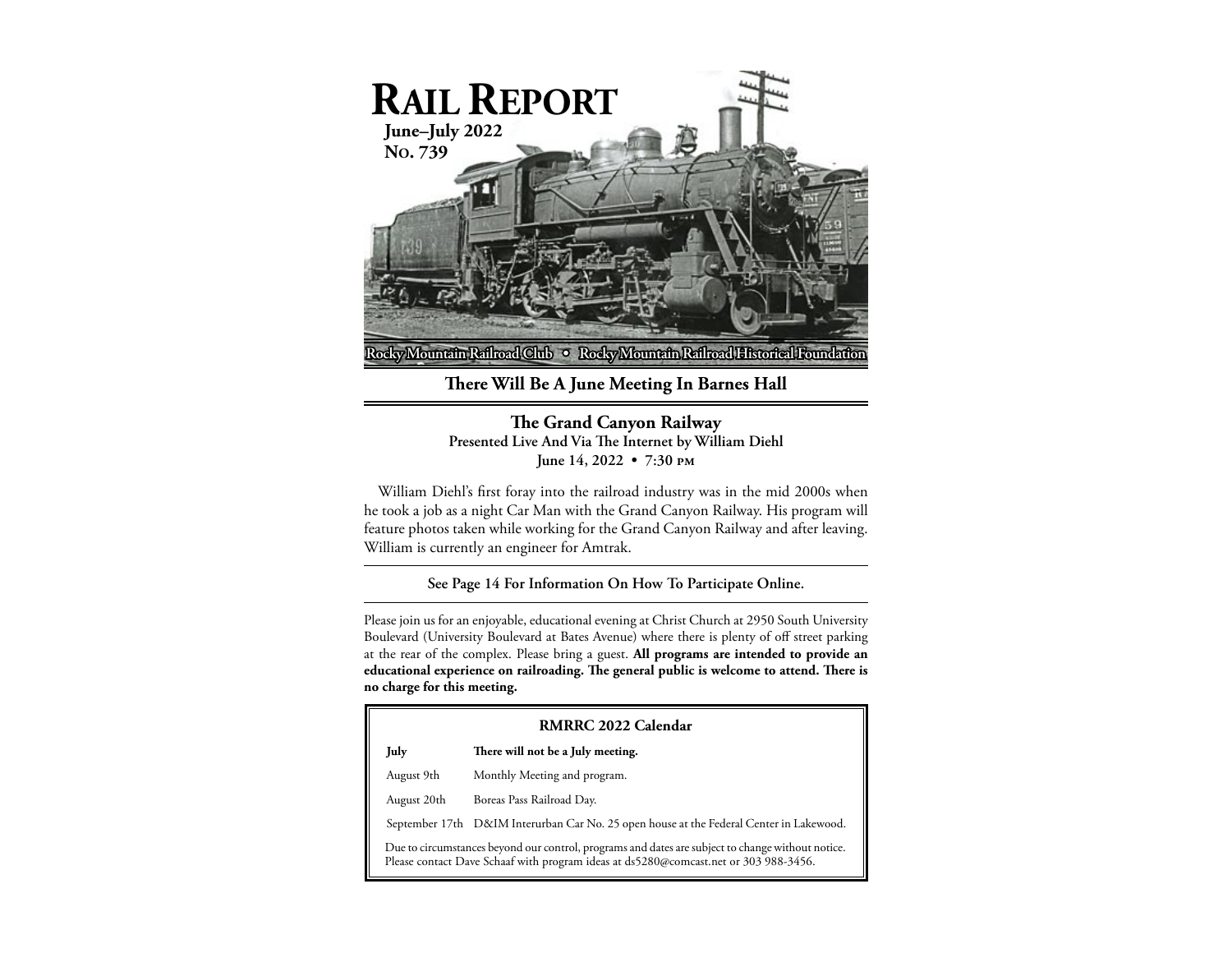# **The Grand Canyon Railway**



Grand Canyon steam locomotive No. 29 was built in 1906 by the American Locomotive Company in Lima, Ohio, to haul iron ore trains on the Lake Superior & Ishpeming Railroad in Michigan's Upper Peninsula. Retired from the LS&I RR in 1960, it was sold to the scenic Marquette & Huron Mountain Railroad but was never used. Grand Canyon Railway purchased No. 29 when the line was reborn in 1989 and it entered service on the Grand Canyon line in 1990, operating until 1995. No. 29 saw service again from 2004 to 2008 after a complete overhaul. – Photo © William Diehl.

> The masthead features Illinois Central locomotive 739. – Photo from the Tom Klinger Collection.

# **The Grand Canyon Railway**



Grand Canyon No. 29 with one of the Grand Canyon Railway's unique collection of historic railway cars. – Photo © William Diehl.



The Grand Canyon Railway has retained No. 6773, an original ALCO (American Locomotive Company) FPA-4 diesel locomotive built in 1959. It was in service from 1990 to 2009. – Photo © William Diehl.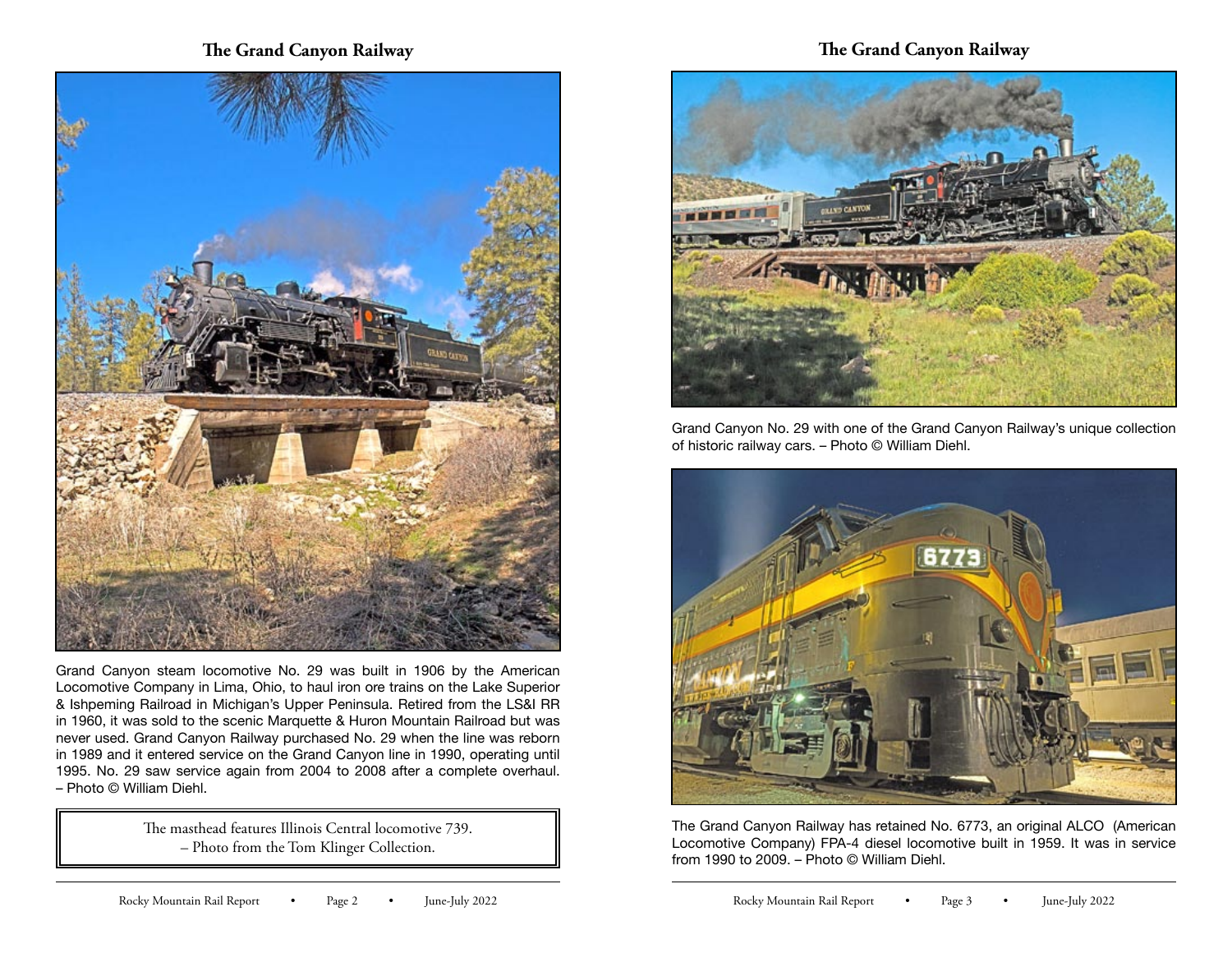# **May Club Picnic At The Colorado Railroad Museum**



On Sunday, May 15, 2022, D&RGW #491 was being prepared to lead the freight photo special for the Club. The Club passenger special passed No Agua led by RGS #20 with B-21 (The Rico) on the rear. – Photo © 2022 Bruce Nall.



An additional photo opportunity at the Club picnic was the operation of a speeder trailing round puffs of exhaust smoke. – Photo © 2022 Bruce Nall.

# **May Club Picnic At The Colorado Railroad Museum**



The Colorado Railroad Museum assembled a photo freight with D&RGW K-37, #491, for the Club picnic. The seven car train passed the turntable and engine house where Rio Grande Southern 20 was cooling her drivers after pulling passenger specials. – Photo © 2022 by Chip.



Club members and guests and the Museum's steam crew enjoyed the catered BBQ buffet. Club picnic attendees were able to enjoy numerous special photo freight run-bys after the Museum grounds closed for the day.

– Photo © 2022 Bruce Nall.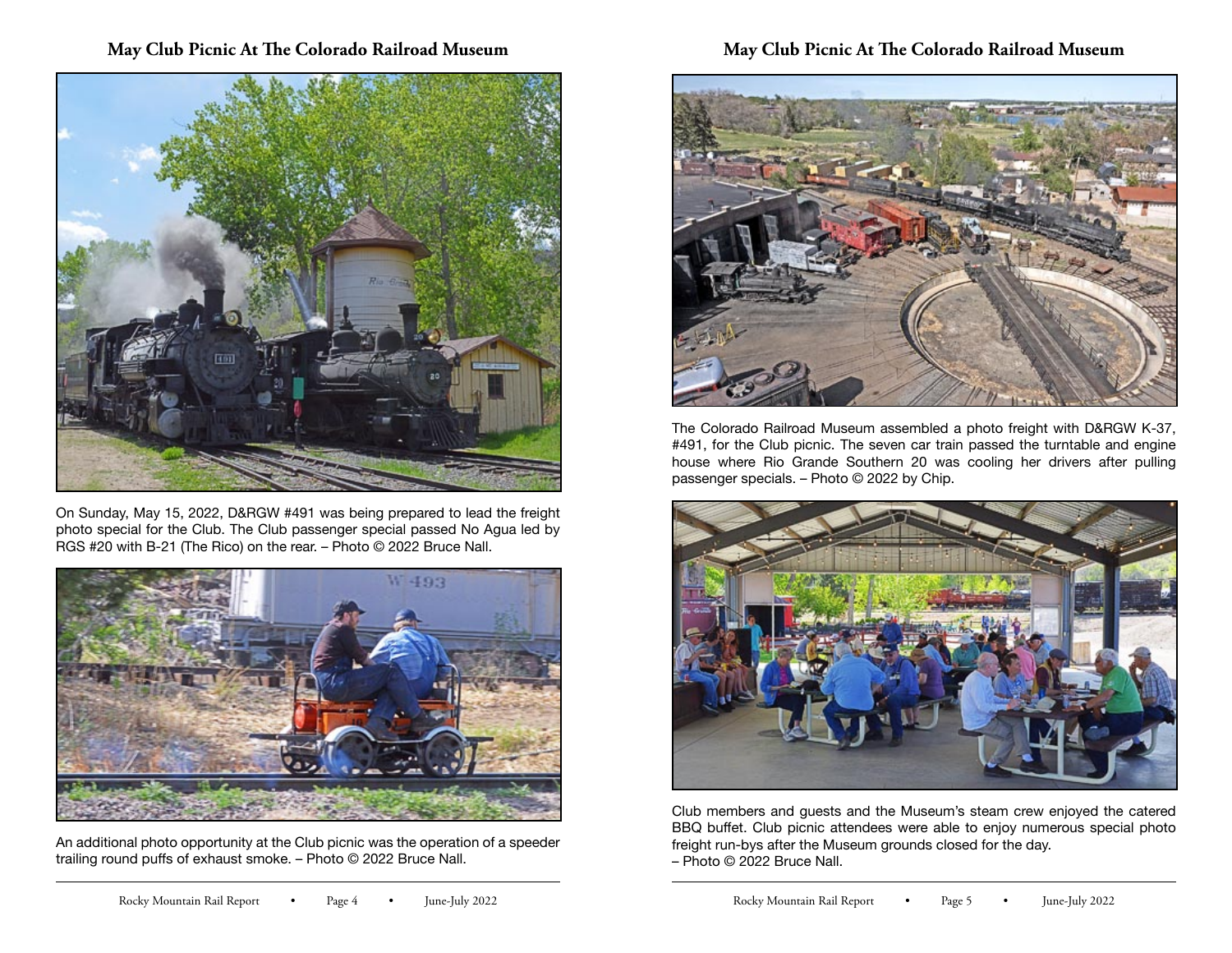

Diesel #7, built by General Electric in 1974, arrived at the Colorado Railroad Museum on April 20, 2022. The locomotive was acquired from the Durango & Silverton. Previously, the locomotive worked at a steel mill in Canada and weighs over 90 tons. It will give the Museum the ability to have enough power to pull the Thomas The Tank Engine ® and Polar Express ® trains.

– Photo © 2022 Dave Schaaf.



Klondike Kate #4, a Baldwin 2-6-2 built in 1912, is being converted to an oil burner at the roundhouse in Como, Colorado. – Photo © 2022 by Chip.

## **Current Railroad Happenings 2022 Rocky Mountain RR Historical Foundation Grant Awards** By Nathan Holmes

The Rocky Mountain Railroad Historical Foundation, the Club's 501(c)(3) charitable arm, focused on preservation, would like to announce our mini-grant recipients for the summer of 2022. This year brought a smaller group of applications, but all were of exceptionally high quality. As such, we decided to expand from our usual five grants to six.



Caboose 10600 showing the end sill due for replacement. – Photo courtesy of the Park County Historical Society.

Our first grant goes to the Park County Historical Society. C&S standard gauge wooden caboose 10600 was built in Denver in 1944, and now resides in McGraw Memorial Park in Bailey on the old South Park narrow gauge grade. Both end sills have deteriorated badly over time. In 2018, the west sill was rebuilt by PCHS members and Rocky Mountain RR Club volunteers. This year, the Society intends to tackle the east sill, and the repairs are estimated to cost \$1800 for materials and craftsman time to fabricate the new sill and deck. We're contributing \$1000 to that effort.



RGS Inspection Car 1 operating at the Ridgway Railroad Museum. – Photo courtesy of the Ridgway RR Museum.

Our second grant goes to the Ridgway Railroad Museum. The RGS built their Inspection Car No. 1 out of a 1910 Ford Model T. While the original did not survive the test of time – rumored to have been wrecked in a collision in 1925 – the Ridgway Museum built a faithful recreation of the car in 2016 and began operating it regularly for visitors in 2021. In order to operate reliably and safely on the museum's loop, the car needs some upgrades – a rebuilt transmission and four wheel braking since Model Ts of this era only had rear-wheel brakes. The estimated cost of these upgrades is right at our \$1000 grant, and given the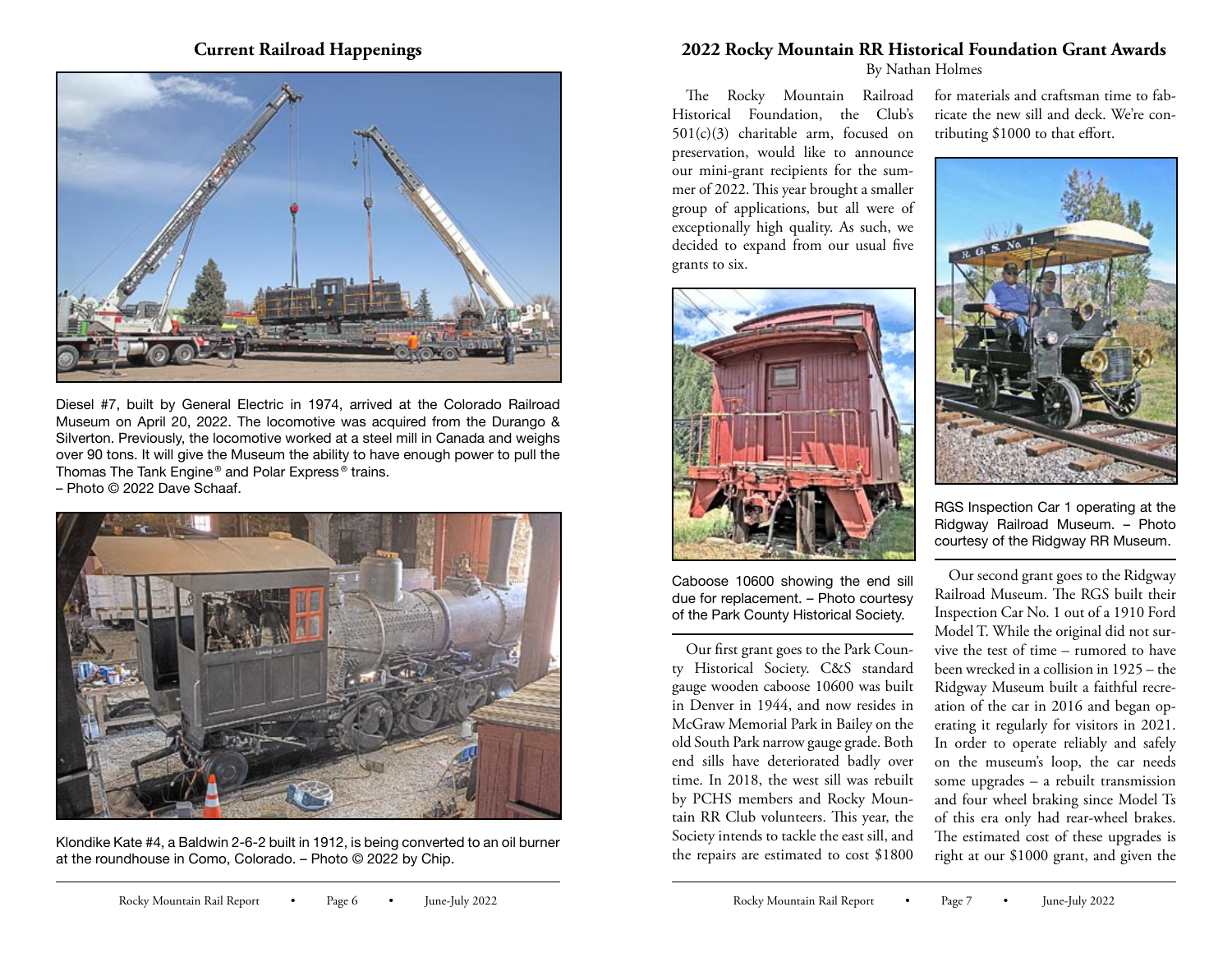# **2022 Rocky Mountain RR Historical Foundation Grant Awards**

museum's track record with RGS 4 and other projects, we're confident in their ability to pull this off.



Colorado Midland / Midland Terminal boxcar. – Photo courtesy of the Teller Historic and Environmental Coalition.

Our third grant goes to the Teller Historic and Environmental Coalition. Last year, we awarded them a grant to facilitate moving an old wooden Colorado Midland / Midland Terminal boxcar from a local ranch to the Coalition's depot property in Divide, Colorado. This year, the coalition plans to spend around \$1500 to stabilize the car and spray it with a preservative sealant paint to prevent any additional deterioration until funds for a full restoration can be raised. We think it's a worthwhile continued investment in saving this rare piece of equipment.



**Stub-switch Fixtures** 

Grant number four goes to perennial

winners the Denver South Park & Pacific Historical Society. They need steel stock to fabricate three new stub switches in the Como yard this summer. The three will be the hotel switch between the Denver and Leadville mains, the switch connecting the main to the first siding in front of the depot, and then the switch connecting old yard tracks 10 and 11. Total cost is estimated at \$2000, with the Society and the RMRHF each contributing half. We look forward to being able to ride over our investment in Como at a future club event.



The Western Crossroads Railway Museum in Provo, Utah, rounds out our planned five grants. They have two collections of historically significant documents that they want to digitize and make available freely from their website. The WCRM was organized in 2020 and incorporated in 2021 to establish an archival home for the John West Collection of Utah Railway Engineering Maps and John E. Timberlake Collection of Denver & Rio Grande Western Operational Documents. Both collections contain several hundred large format blueprints, map vellums, and engineering drawings of freight cars, locomotives, track layouts, and facilities ranging in length between 2 and 35 feet long. Digitizing these documents requires specialized scanners that have significant cost. Our grant will cover about a third of what they plan to spend on this initial effort, but the result is rail enthusiasts, modelers, and

## **2022 Rocky Mountain RR Historical Foundation Grant Awards**

historians all over the world will have access to these rare documents.



Great Western freight and passenger depots. – Photo courtesy of the Loveland Historical Society

Our bonus sixth grant this year goes to a project that doesn't exactly fit with our "small, achievable summer projects," but we think it's worthwhile for a number of reasons. The Loveland Historical Society is trying to preserve the 1901 Great Western passenger and 1942 freight depots on Monroe Avenue, just west of the old sugar mill property. Both are still in good shape, but both sit on OmniTRAX property and are in danger of imminent demolition. The group has secured city property only 100-feet from their current location, but needs approximately \$86,000 in funds to remediate some lead

paint and asbestos issues, build foundations and execute the move. The group has already raised \$35,000, and has access to an additional \$15,000 matching grant from the Boettcher Foundation if they manage to raise \$15,000 on their own by November 30, 2022. Our grant will essentially be doubled in value, and will contribute to saving one of the few remaining structures of a uniquely Colorado shortline. Thus, we thought it was worthwhile to include it as an extra grant. It just means we're going to have to do a little extra fundraising this year to cover it.

Want to help us preserve railroad history? These grants are funded by RMRHF fundraisers (such as book sales) and by direct donations from our members. We ask you to consider making a donation to the RMRHF to support the Foundation's preservation efforts.

Donations by personal check made out to "Rocky Mountain Railroad Historical Foundation" should be sent to:

Rocky Mountain Railroad Historical Foundation PO Box 2391, Denver, CO 80201-2391

# **Three Intermountain Chapter Bus Excursions**

Saturday, June 25: Fort Collins Trolley charter with both Birney cars, lunch in the former Loveland train depot, and the operating model railroad in Greeley, the Colorado Model Railroad Museum.

Saturday, July 23: Visit the Pikes Peak Trolley Museum in Colorado Springs, lunch at a local restaurant and a cog train trip to the summit of Pikes Peak.

Saturday, August 20: A trip to Como for Como Depot Day and Boreas Pass Day. See what's new since our last visit. The concert by the Denver Brass will cap off a wonderful day. A side trip to Fairplay for lunch will be available, too.

These are not Club trips. Contact Bob Brewster, Intermountain Chapter, NRHS President, by email at railbob@icloud.com for reservations.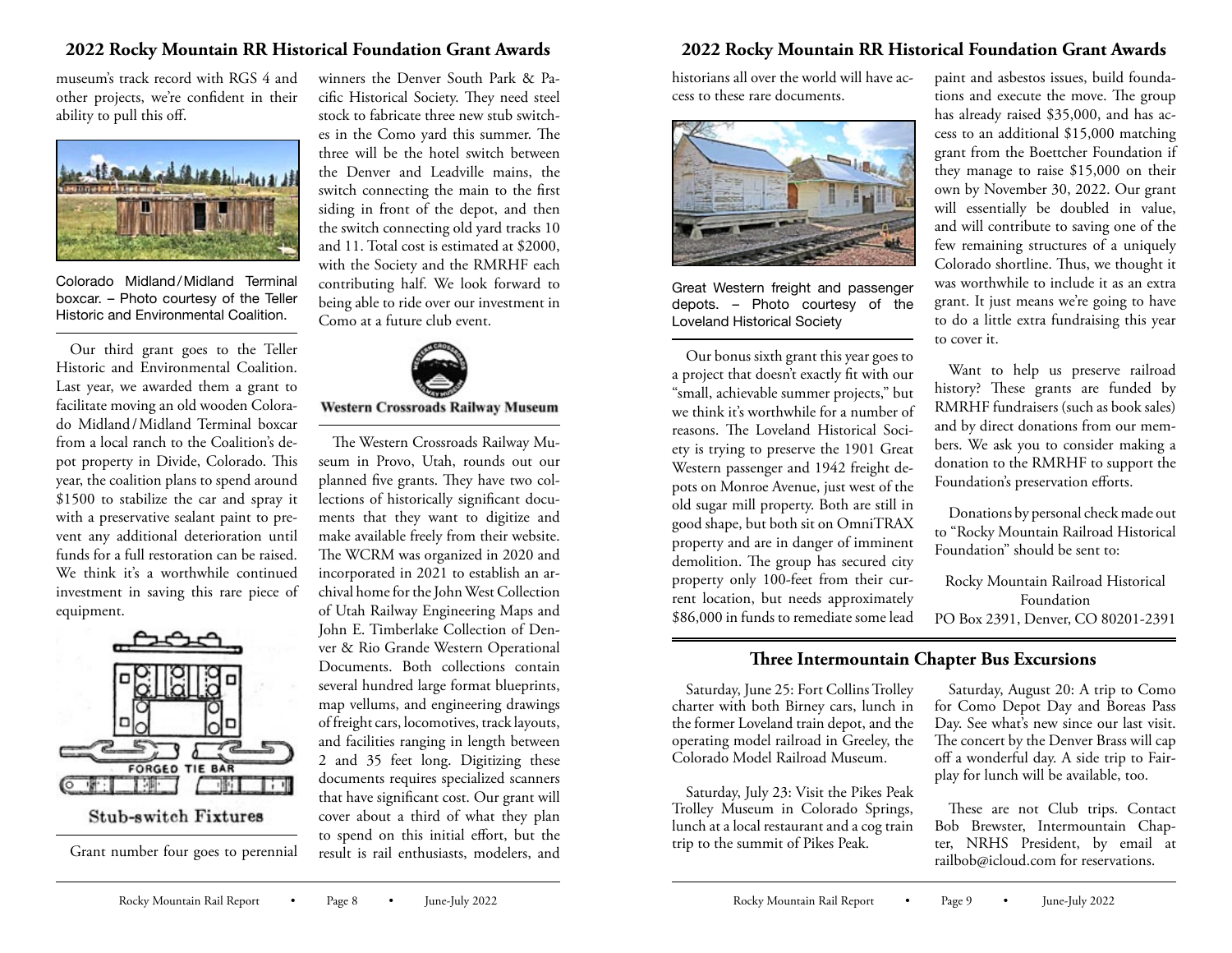## **Monarch Pass Excursion – September, 1949 – Part 1** Compiled by Dave Goss

The Club recently received for its archives a letter written by Edward Mahoney who wrote a lengthy summary of the Club's narrow gauge excursion from Salida to Monarch Pass to Villa Grove on September 25, 1949. Only a small paragraph describes this trip in our history, *Journeys to Yesteryear*s. Ed goes into much more detail and his recounting of the trip includes descriptions of some of the members themselves, as well as his viewpoints on the operation of the trip. We think sharing Ed's narrative will be of interest as it will provide some memories of life seventy-three years ago for a trip none of us took. This multipart article will be provided verbatim over several issues of the *Rail Report*:

ROCKY MOUNTAIN RR CLUB EXCURSION D&RGW, MONARCH PASS--PONCHA PASS SUNDAY, SEPTEMBER 25, 1949

On this trip I decided to go as a passenger, rather than drive and take passengers. I lined up a ride with Al Forbes, one of the newer members. He arrived at our house about 5:05. We had a breakfast of a sort in the kitchen and departed about 5:30. We picked up the following passengers in turn: Eliot Moses, Ray Beam (who works in the same office with me) and Al's girlfriend, Betty Miller. It was about 6:05 AM when we started out of town. Betty Miller and Eliot Moses are both members of the Colorado Mountain Club and I was interested in their conversation about mountain climbing. I should judge that Moses is around 55, rather slight in appearance and

off-hand you would not imagine that he is the outdoor type, but I learned that he has climbed every mountain in Colorado 14,000 feet and more in elevation. There are 52 such peaks. He formerly lived in California and has climbed Mount Whitney, Mount Shasta and Mount Ranier (in Washington) also various and sundry peaks in Canada and Alaska. He goes skiing in the winter, although admitted that at his age he doesn't go for speed or jumps. He also belongs to a group that goes in for square dancing. In 1921 he drove alone in a 4-cylinder Dodge from Boston, via Yellowstone Park to San Francisco. I don't believe there was a peak of any consequence between here and Salida that he didn't know the name of.

It was a fine clear morning and the Aspen over Kenosha Pass were at their height of their Fall coloring. We made good time though South Park and over Trout Creek Pass and arrived in Salida about 8:55 AM. Here we got a little something to eat, then went down to the depot to see our train being made up and to greet others who were arriving for the trip.

Our narrow gauge train consisted of engine 499 (a "Mike") – an open platform baggage car, three open platform coaches, one vestibule coach and the glass roof, open side "Silver Vista"

## **Monarch Pass Excursion – Part 1**

observation car which is used during the summer months on the run between Durango and Silverton. We "whistled in the flag" at 10:00 AM, as a warning to any stragglers who were still up town eating, waited about five minutes and then pulled out. A few people made it just by the skin of their teeth. One couple from Denver got a late start, departed with no breakfast and just barely made the train in Salida. They did not even have tickets and were a little worried as to how they were going to make out, particularly for eating as our notices specified that everyone was to bring a lunch. We would be gone all day. However, one of our members, Vance Smith, on his own idea bought a large box of commercial sandwiches in Denver and brought them along for sale on the train. As most people had their lunch he was a little concerned as to whether he was going to break even but before the day was over he had sold out. He also arranged for a coffee urn to be placed in the baggage car.

We had 151 paid fares which insured that the trip would be a financial success for the Club as we figured we could break even with the D&RGW if we had 80. Most of our regular members or guests were present, ranging from young people in their teens to some old timers in their late 70's. In the latter classification was Mr. Horace Curtiss

of Paonia. He had left Paonia (alone) in his car few days earlier and made a leisurely trip to Salida via Leadville and Breckenridge and some of the other old mining towns.

One of the most colorful characters on the train was the old "hermit" who lives in a little cabin on Monarch Pass. He is a rather large heavyset man, with a Santa Clause beard (albeit rather tobacco stained). I have heard that he is about 80 years old, but it is hard to say. He has a fresh, pink complexion (that is the part not covered by the beard) and his voice is not that of an old man, but is pleasant and cultured. His clothing and general appearance is that of a prospector, which I suppose he has been at times. He is somewhat of a philosopher and has pronounced views concerning what is wrong with the country, including politics, women, etc. Most of the women seemed to be quite fascinated by him. Perhaps it was his beard, as he didn't wear a patchwork tie, like Snuffy Smith in the funnies. Some of the passengers thought the beard was a definite fire hazard, as he was constantly lighting and relighting his pipe. The hermit had several gold coins, mineral deposits and other curios which he was exhibiting. In fact, he was having a big time for himself. He acted as unofficial announcer, pointing out points of interest, historical places, etc.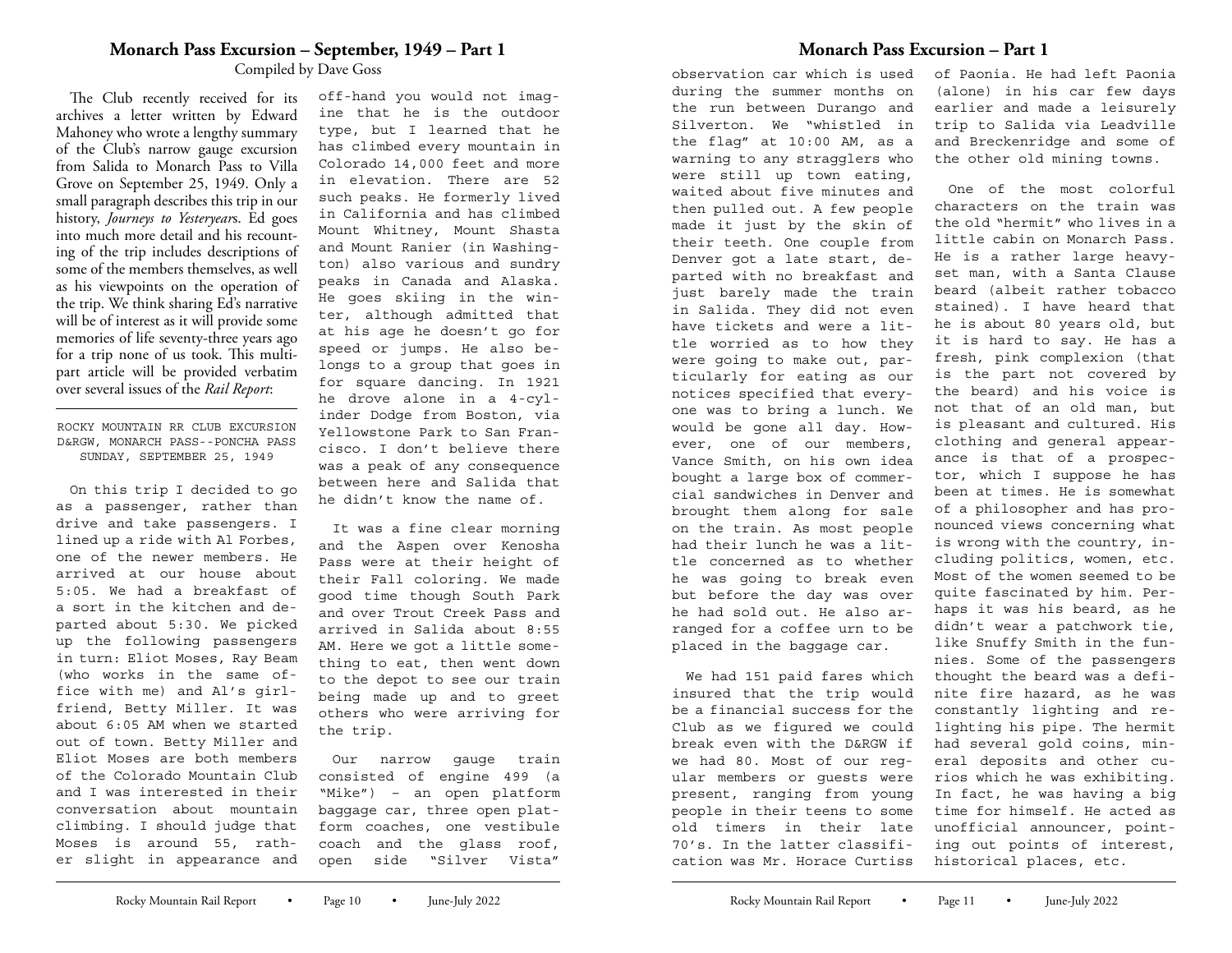## **Monarch Pass Excursion – Part 1 UP Steam Program Updates**

We turned off the "main line" at Poncha Junction and went up the Monarch Branch first. For most of the way the railroad is a hundred feet or so up the side of the slope above the bottom of the canyon and the highway. The hermit pointed out Hangman's Tree, where the vigilantes are supposed to have lynched any number of men in the early days. He also showed us his cabin down in the trees at the bottom of the canyon, also showed us a few foundations of buildings which he said was once the town of Junction City, population some 3,000.

We made a picture stop at the horseshoe curve where the railroad swings over from one side of the canyon to the other. Practically everyone got off, then the train backed up around the curve and came up the steep grade toward us, making lots of black smoke. Innumerable shots were made of that scene. Later on we came to the switch backs which are the only ones remaining in this state and probably in the country as well. Up to this point the railroad had been able to attain elevation by means of loops but there was no room here for a couple of curves or loops, so it is necessary, after passing a switch, to back the train up on an ascending grade to a higher level, then throw another switch and go forward again on a continuing ascending grade. I noticed two metal signs which the railroad had

erected at the switch backs reading "Footpath." I suppose while the train is making the switches one member of the crew climbs down, or up, as the case may be, to throw the switch on the other level.

Later (after the switch backs) we stopped in an Aspen grove at a water tank to take on water. More people got out and took pictures here. A few of our members, including Otto Perry, Dick Kindig, Joe Schick and Ralph Halleck did not ride the train but followed in cars and took pictures at every opportunity. In fact, I imagine they had quite a workout before the day was over – driving ahead a few miles, getting out, lugging cameras, climbing through fences, over boulders, down gullies, up slopes, across fields, to points of vantage where they could photograph the oncoming train. This particular trip was ideal for their purpose as there were very few stretches where the highway was not in sight of the railroad. In fact, when the Club approached the D&RGW some time ago concerning running such a trip, the D&RGW did not think it was feasible because, as they said, "you have a highway paralleling the railroad for almost the entire distance."

We'll leave our trip at this point and in the next article in a future *Rail Report*, we'll meet Trainmaster Lundborg before we descend back to Poncha Junction*.*

The West Coast Steam Tour with Big Boy No. 4014 originally scheduled to depart Cheyenne, Wyoming, on June 26th has been postponed. Updated plans for a steam tour will be sent to Steam Club members.

The Union Pacific donated a small portion of their heritage fleet to the nonprofit Railroading Heritage of Midwest America (RRHMA). The donation allows Union Pacific to focus on their remaining fleet, which includes the world's largest steam locomotive, the Big Boy UP 4014, and the fastest, the Living Legend UP 844.

Union Pacific will move the equipment to RRHMA's shop in Silvis, Illinois, later this year. RRHMA plans a multi-year, multi-million-dollar restoration of the equipment, including restoring the steam locomotives to operating condition.

"The RRHMA is a wonderful home for this historic equipment," said Ed Dickens, steam locomotive engineer and Steam Program manager. "Railfans will look forward to seeing UP 3985 and UP 5511 return to the rails, as well as enjoy the opportunity to experience the various cars being donated."

The donation includes the following equipment from Union Pacific's Steam Shop in Cheyenne, Wyoming:

- 4-6-6-4 Challenger UP 3985
- Class TTT 2-10-2 UP 5511
- The Centennial diesel UP 6936
- E9B passenger locomotive shell
- Four 1950s coach cars
- Diner-Lounge car
- Baggage car
- Caboose
- Two business cars: the Selma, previously Western Pacific's Feather River, and the Stanford, originally the 1928 Southern Pacific Sunset.

# **Current Railroad Happenings**



BNSF expedited replacement of the wildfire damaged trestle 5-miles west of La Junta, Colorado, on it's Raton Subdivision at milepost 560.4. Amtrak's Southwest Chiefs, train 3 & 4, use this route. BNSF installed culverts to replace the wildfire damaged 65-foot trestle. Culverts were in place by April 25, 2022 and Amtrak's Southwest Chief service was reinstated. – Two Photos © 2022 by Chip.